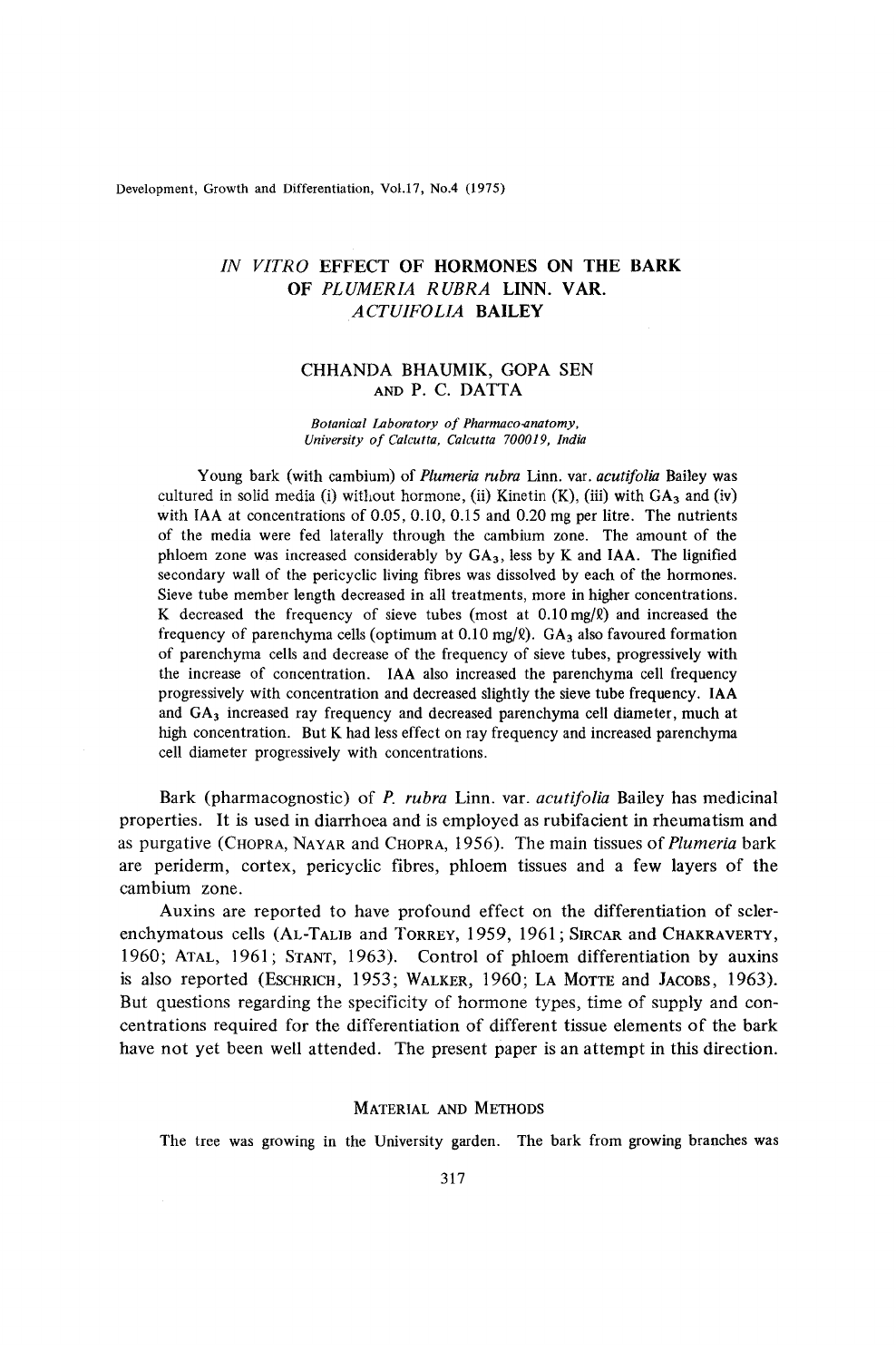media with the cambium downwards. Media contained ingredients suggested by **SCHENK**  & collected at a distance of about 2 to 3 cm from the tip, where the diameter of the branch was 2.3 to 2.5 cm. The bark pieces, approximately  $8 \times 4$  mm, were placed aseptically on solid culture AND P. C. DATTA<br>  $\times$  4 mm, where the diameter of the branch was<br>  $\times$  4 mm, were placed aseptically on solid culture<br>
contained ingredients suggested by SCHENK &<br>
thermone and with three different hormones **HILDEBRANDT** (1972), excepting 2,4-D, without hormone and with three different hormones, Kinetin (6-furfuryl amino purine), IAA and **GA,,** at concentrations of *0.05,* 0.10, 0.15 and *0.20*  mg per litre. To the media 3% sucrose was added and **pH** was adjusted at 5.8. 0.9% agar solidified the media.

Ten bark pieces from the same level of the treated pieces were preserved in FAA, without treatment. The anatomical characters of these pieces would be considered as before culture characteris for comparison with the developments in cultured pieces.

Fibre characters were studied every fifteenth day of growth. Other records were made after 45 days. Data was collected from about ten samples of each treatment and from ten bark pieces preserved before each treatment.

#### **RESULTS**

Inclusion of  $GA<sub>3</sub>$  in the medium resulted in considerable increase in radial dimension of the secondary phloem (zone thickness) in comparison to the before culture condition. The increase was progressively higher with higher concentration (Fig.1). Kinetin and  $GA<sub>3</sub>$  showed less increase of secondary phloem zone thickness, the former having an optimum level at 0.15 mg/ $\ell$  and the latter increasing gradually (Fig. 1). The medium without hormone showed no significant increase.

One interesting change was noticed in the fibres of the pericyclic patches. Before culturing, these cells had considerably thick walls and living protoplasts. In comparison to the wall thickness before culture, all hormonal media decreased it considerably after 45 days of culture, the most effect being at 0.10 mg per Iitre level. The medium without hormone had no remarkable effect (Fig.2). This reduction was marked when the media contained  $GA_3$  or K (Fig.2). After 45 days, the secondary wall was almost totally removed (compare Fig.9 with Figs.10, 11 and 12). By observing at seven days' intervals, this wall thickness was found reducing gradually with all hormones, particularly with  $GA_3$  and K (Fig.3). Thus in culture media, the activity of the protoplast brought about partial dedifferentiation, and the change was towards parenchymatization. After culturing with Kinetin for 45 days only about 10% of the fibre cells had a thin secondary wall, rest had a primary wall only (Fig. 10). Before dissolution, the secondary wall was often separated from the primary layer and it formed inward folds at places (Fig.10).

Sieve tube members were shorter when cultured with hormones, but not without it (Fig.4). This decrease of length was very marked in samples cultured in media having  $GA<sub>3</sub>$  or IAA. These hormones probably favoured pseudo-transverse division of fusiform initials. The effect of concentration was gradual.

Number of sieve tubes (per mm of the innermost phloem attached to cambium, in tangential direction) was considerably lowered by the K and  $GA<sub>3</sub>$  (Fig.5). K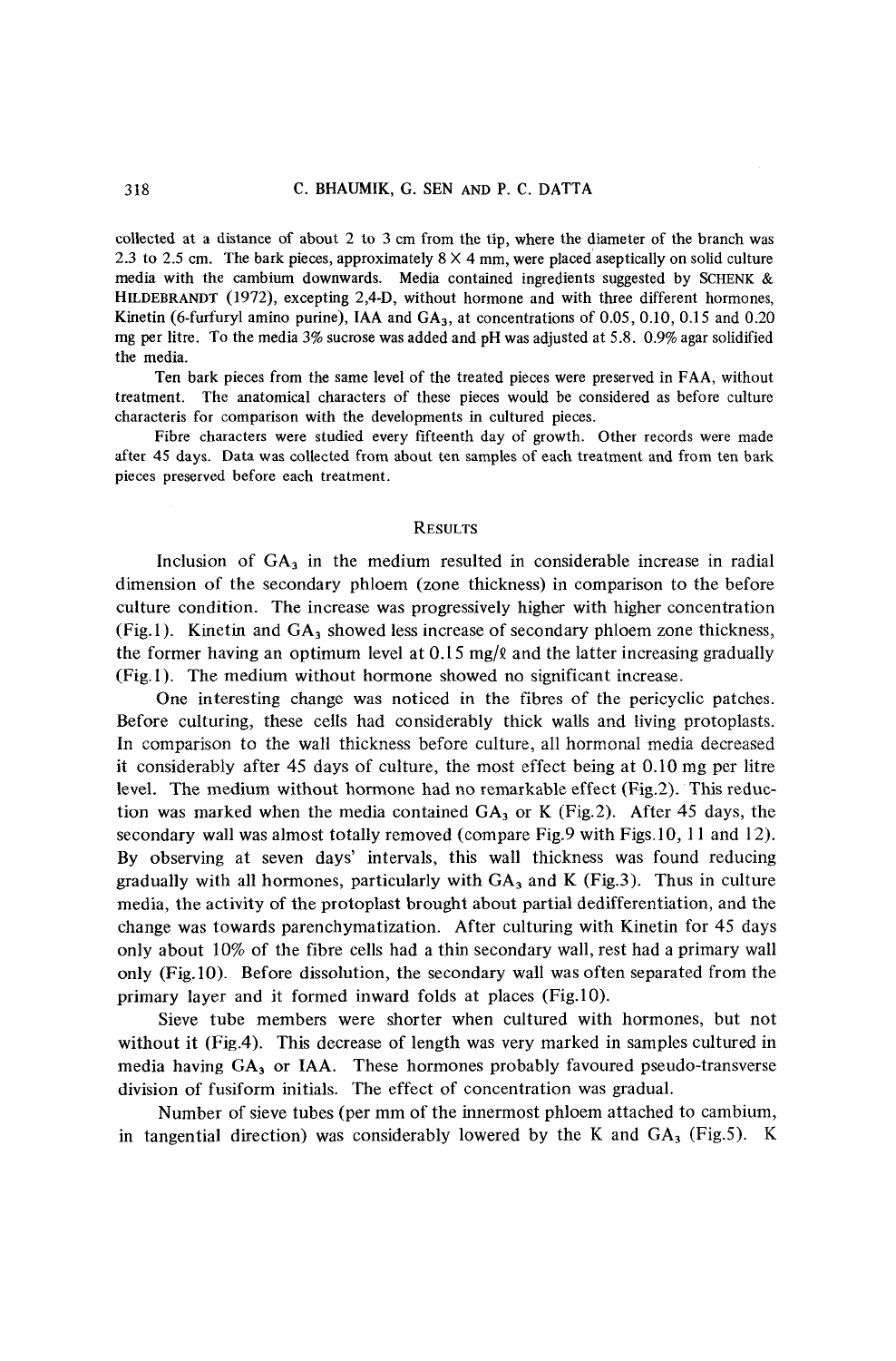

Figs.1, 2. Graph showing effects of different concentrations of IAA, Kinetin (K), **GA3** on radial thickness of secondary phloem zone (Fig.1) and thickness of pericyclic fibres (Fig.2) of barks as compared with the before culture thickness (BC) and the thickness after culturing without hormone (0).



in **GA3** & K. Figs.4-8. Comparison of the before culture conditions (BC) with the effects of culturing for 45 days in media containing different concentrations of K, **GA3** & **IAA** and without hormones (0). Fig.4, sieve tube member length *(p);* Fig.5, frequency of sieve tubes per mm (tangentially); Fig.6, frequency of parenchyma cells per mm (tangentially); Fig.7, frequency of rays (all uniseriate) formed per mm tangentially in the innermost layers of secondary phloem; Fig.8, tangential width of parenchyma cells.

showed a most effective concentration  $(0.10 \text{ mg}/\ell)$  while  $GA_3$  showed a gradual decrease. The medium without hormone showed no such change, and that with **IAA** decreased sieve tube frequency slightly at high concentration.

This decrease of sieve tube frequency corresponded to the increase of parenchyma cells (per mm) with Kinetin and **GA,** (Fig.6). The optimal level of parenchyma cell frequency  $(0.10 \text{ mg}/\ell)$  corresponded to the optimal level of sieve tube frequency for Kinetin. This process of parenchymatization, probably a change prior to callus formation, was evident in all cultured barks (except without hormone). Number of rays per mm (in tangential direction) also increased in barks cultured with hormones, but decreased without hormones. This was significantly high with **IAA** and **GA,. IAA** showed gradual increase with concentration. **GA,** showed an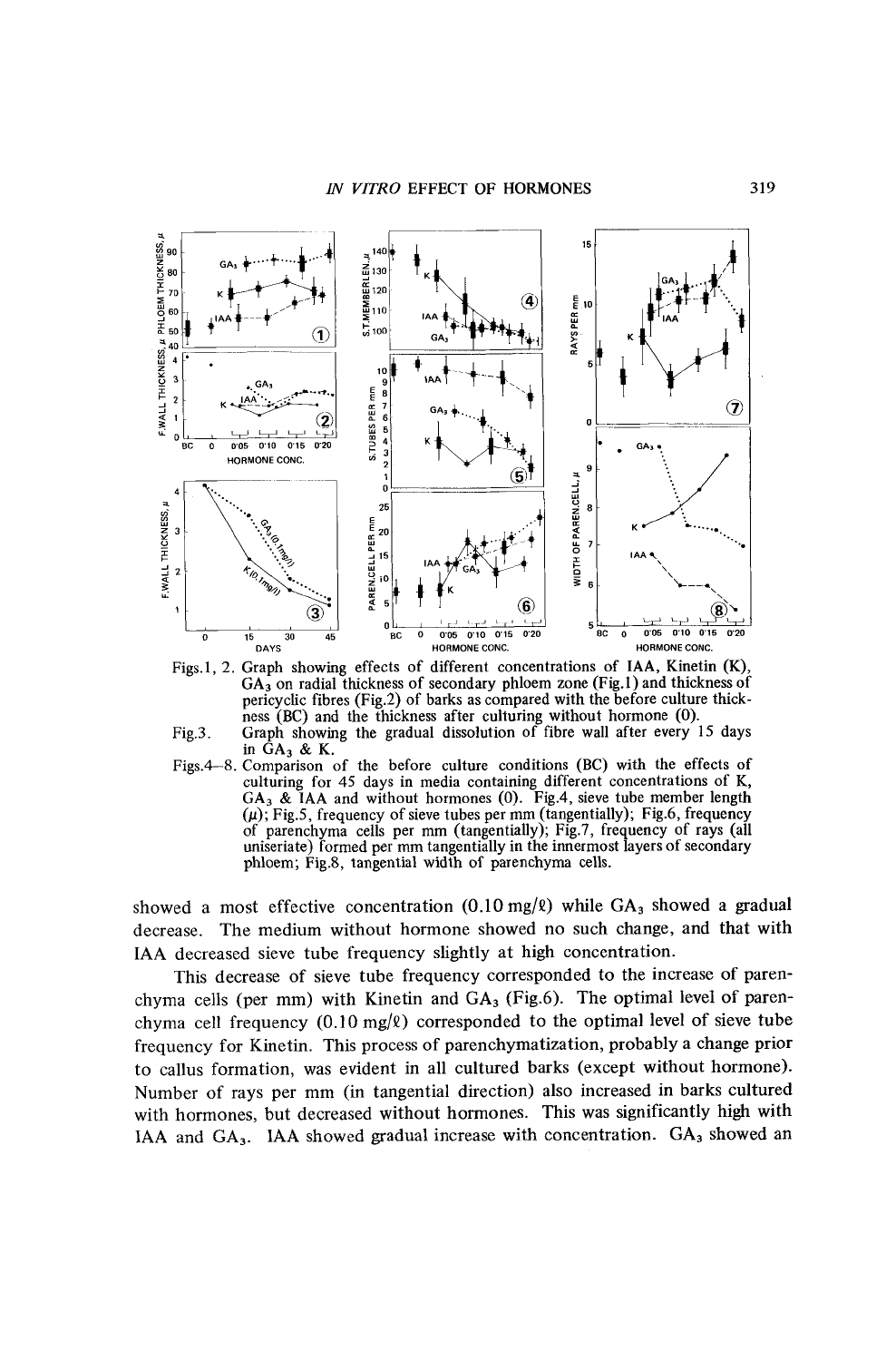

**Figs.9-12. Transections through pericyclic fibre patches of barks before culturing (Fig.9) and after culturing for**  Figs.9-12. Transections through pericyclic fibre patches of barks before<br>culturing (Fig.9) and after culturing for<br>45 days in K (Fig.10), GA<sub>3</sub> (Fig.11) and IAA (Fig.12). Transections through peripatches of barks before<br>2.9) and after culturing for<br>(Fig.10), GA<sub>3</sub> (Fig.11) and<br>IAA (Fig.12).

optimum level  $(0.15 \text{ mg}/\ell)$  (Fig.7). Width of parenchyma cells was reduced in barks cultured with hormones, probably due to rapid longitudinal division (Fig.8). **IAA**  was most effective even at low concentration. GA<sub>3</sub> effected at high concentrations. But **K** affected gradually less at high concentrations.

### **DISCUSSION**

Culture of bark and the study of the activity of cambium in relationship to the differentiation of phloem is one of the least attended field of research. Regarding the effect of hormones on the formation of phloem from cambium, experiments **(WAREING,** 1958; **WAREING, HANNEY** and **DIGBY,** 1964; CUTTER, 1971) showed Examples and the study of the activity of cambium in relationship to<br>the differentiation of phloem is one of the least attended field of research. Re-<br>garding the effect of hormones on the formation of phloem from cambium, phloem. In other experiments **(BALATINECZ** and **FARRAR,** 1966; **DIGBY** and **WAREING,**  1966), **IAA** favoured wood formation and **GA,** favoured differentiation of secondary phelom. In case of *Plumeria* also IAA was found to favour wood foresearch. Re-<br>garding the effect of hormones on the formation of phloem from cambium, experi-<br>ments (WAREING, 1958; WAREING, HANNEY and DIGBY, 1964; CUTTER, BHAUMIK and DATTA, in press). In the present study GA<sub>3</sub> increased phloem quantity. Thus these two types of vascular tissues appear hormone-specific.

Now, the natural question is, what are the factors that control differentiation of different "elements" within these tissues from cambial initials. Practically little light on this question is available in literature. The present preliminary work revealed the following facts:

1. **GA, IAA** and Kinetin favoured parenchymatization, all probably having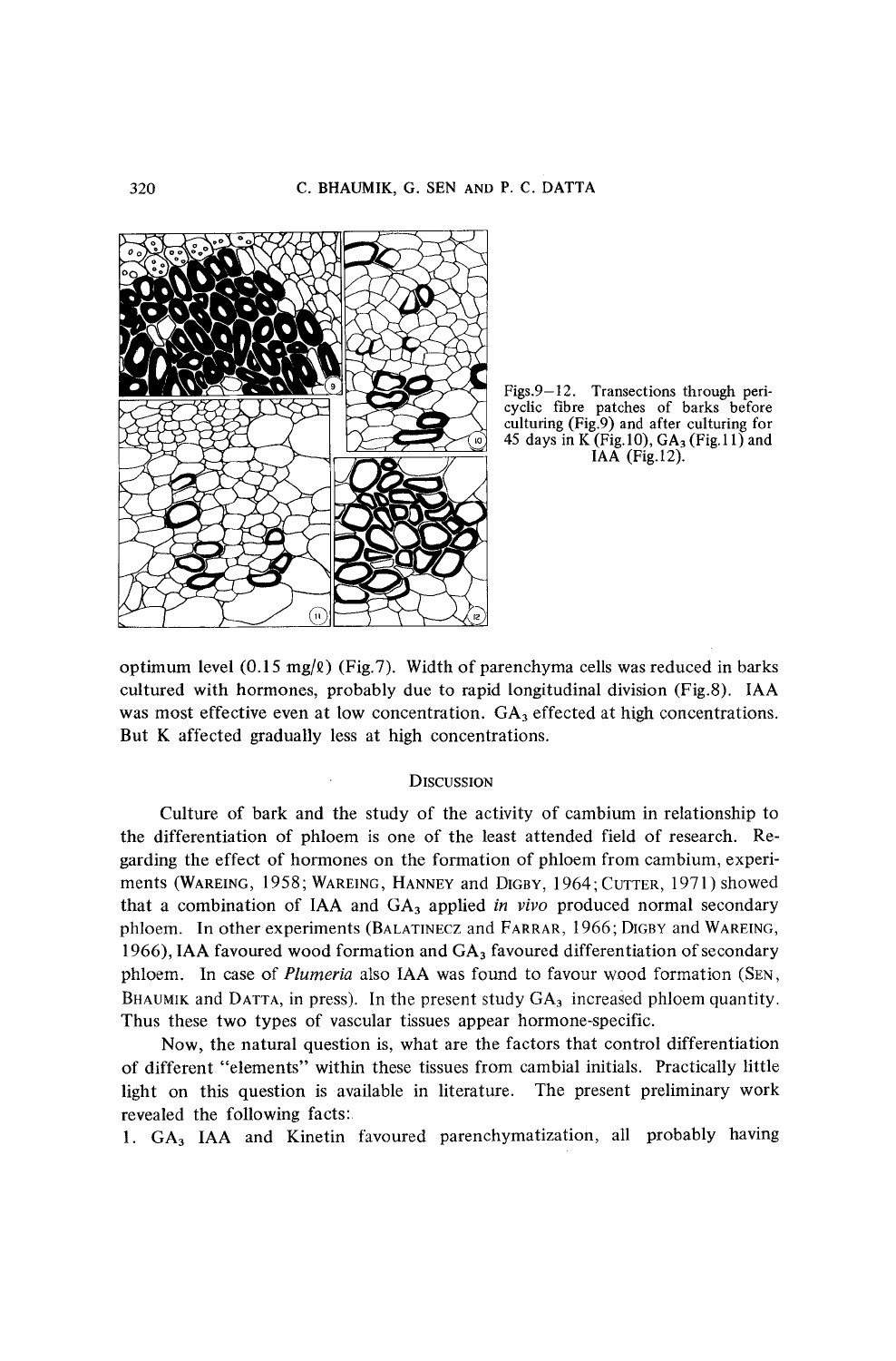optimum levels.

- 2. In experiments of LA MOTTE and JACOBS ( 1963) IAA favoured formation of sieve *IN VITRO* EFFECT OF HORMONES 321<br>
321<br>
321<br>
2. In experiments of LA MOTTE and JACOBS (1963) IAA favoured formation of sieve<br>
elements. In the present experiment, IAA produced almost normal quantity<br>
of sieve tubes, while elements. In the present experiment, IAA produced almost normal quantity of sieve tubes, while other hormones decreased considerably.
- 3. All these three hormones (significantly  $GA<sub>3</sub>$  and IAA at low concentration, K at high concentration) decreased the length of sieve elements, probably by increasing the frequency of pseudo-transverse division in initials (commonly encountered in axial initials).
- 4. Decrease of parenchyma cell diameter with  $GA_3$  and IAA corresponded to the increase of cell frequency, particularly at higher concentration. **K** had-no such relation and increased cell size with increase of concentration.
- *5.*  IAA and GA, increased ray frequency probably by inducing divisions in fusiform initials.

According to WETMORE and RIER ( 1963), a balance between sucrose and auxin may be critical in the differentiation of phloem elements.

All hormone treatments in the present experiment favoured dedifferentiation. The medium without hormone did not support the process. Direction of supply of hormones (which was lateral in this case) might be an important factor for differentiation of axial elements.

Decrease of axial parenchyma cell length (probably by increased pseudotransverse division) and increase of rays (probably by increased transverse division of fusiform initials) are related phenomena (increase of transverse division) favoured by GA, and IAA, supplied laterally. But longitudinal division of axial parenchyma cells (Figs. 10 and 12) was also favoured by  $GA_3$  and IAA supplies laterally.

Experiments with radio-active isotopes showed that protein synthesized in the cytoplasm are regularly transported into the cell wall and is probably involved in orientation of microfibrils (MÜHLENTHALER, 1967). This synthesis is no doubt an enzymatic process, which is controlled by hormones.

Experiments on the differentiation of sclerenchyma cells suggested that hormonal factors affect sclerenchyma ce11 formation, play a role in determining where and when sclereid initials will develop and may inhibit sclereid formation at certain concentrations (AL-TALIB and TORREY, 1959, 1961). In experiments on jute by SIRCAR and CHAKRAVERTY (1960), GA increased the quantity of fibre. Individual fibers of GA-treated plants of jute and hemp were longer and wider **(ATAL,** 1961, **STANT,** 1963). The length of fibers increased considerably in GAtreated plants (STANT, 1961). Thus hormones either inhibited or promoted differentiation of sclerenchyma.

Dedifferentiation of pericyclic fibres by dissolution of differentiated thick lignified secondary wall in the present experiment with nutrient media having GA or IAA, is an interesting effect of hormones and is probably contradictory to the